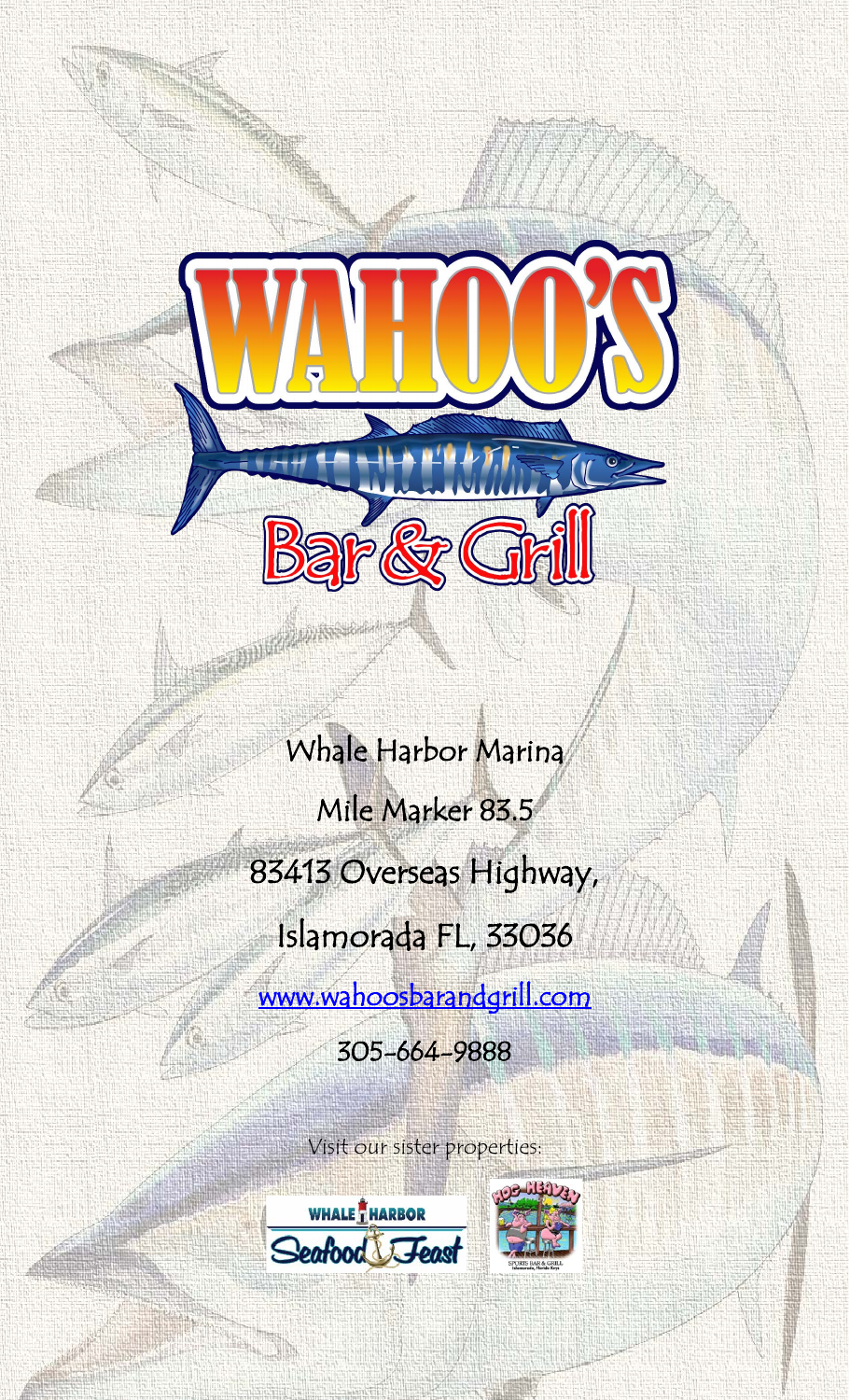## SIGNATURE **COCKTAILS**

*Add an extra kick with a Floater to any cocktail for only \$2*

**Skinny Blossom** 13 *Ketel One Peach Blossom Botanicals, Muddled Orange & Lemons, Soda*

### **Misunderstood Tea** 14

*Misunderstood Ginger Spiced Whiskey, Muddled Lemon, Fresh Blueberries, Unsweetened Tea*

**Spice & Ice** 14 *Patron Silver, Cointreau, Lime Juice, Mango, Jalapeno, Chamoy, Tajin*

#### **Peached Whale** 13

*Cruzan Coconut, White Rum, Peach Schnapps, Amaretto, Passionfruit, Key Lime*

**Sandy Cheeks** 13 *Flor De Cana Rum, Guava, Orange, Lemon* 

**Wahoo Crush** 13 *Bacardi Dragonberry Rum, Dark Rum, Banana Liqueur, Pineapple Juice, Grenadine, Orange Juice* 

**Shipwrecked Rita** 13 *Cazadores Blanco Tequila, Cointreau Lime Juice, Prickly Pear* 

**Wahoo Mule** 13 *Tito's Vodka, Gingerbeer, Strawberry, Lime Juice, Mint*

**Blue Marlin** 13 *Cruzan Coconut Rum, Blue Curacao, Pineapple Juice, Lime Juice*

**Key Lime Colada** 13 *Key Lime Rum, Light Rum, Coconut Cream, Graham Cracker Crust*

**Rose Sangria** 14 *Ruffino Dry Rose, St. Germain, Peach Schnapps, Lemon Juice, Soda*

### SHAREABLES *<sup>42</sup>*

**Spanish Sangria Pitcher** *(Red / White)* **Marina Margarita Caribbean Rum Punch** 

# BEER

### **Domestic Beer** *5.50*

*Budweiser, Bud Light, Coors Lite, Yuengling Miller Lite, Michelob Ultra, O'douls (Non -Alcoholic)* 

#### **Imported Beer** *6.50*

*Corona, Corona Light, Heineken, Stella Artois, Crooked Palm Seltzer*

### **Local Craft Beer** *7*

*Channel Marker IPA, Islamorada Citrus Ale, Sandbar Sunday Wheat Ale, Frost Proof Belgian White, Jai Alai IPA, Bimini Twist IPA, Key Lime Apple Cider, Beach Blonde Ale, Everglades Fishing Company Ale*

# **WINE**

### **Woodbridge Wines** *7 | 30*

*Cabernet Sauvignon, Merlot, Pinot Noir, Red Blend* 

*Sauvignon Blanc, Pinot Grigio, Chardonnay*

### **Red**

*J Vineyards, Pinot Noir, Sonoma County, California 10 | 45*

*Kendall Jackson, Cabernet Sauvignon, Sonoma County California 10 | 45*

*Duckhorn Cabernet Sauvignon 130*

### **White**

*Stags Leap, Chardonnay, Napa Valley 85*

*Whitehaven, Sauvignon Blanc, New Zealand 10 | 45*

*Kendall Jackson, Chardonnay, Sonoma, California 10 | 45*

*Ecco Domani, Pinot Grigio, Italy 10 |45*

*Fleur de Mer, Rose, St. Tropez Provence 10 | 45*

*Ruffino Rose Dry, 187 mL, Italy 10*

#### **Sparkling**

*Gambino Cuvee Brut, Italy 10 | 45 Ruffino Prosecco, 187 mL, Italy 10 La Marca Prosecco, Italy 12 | 60*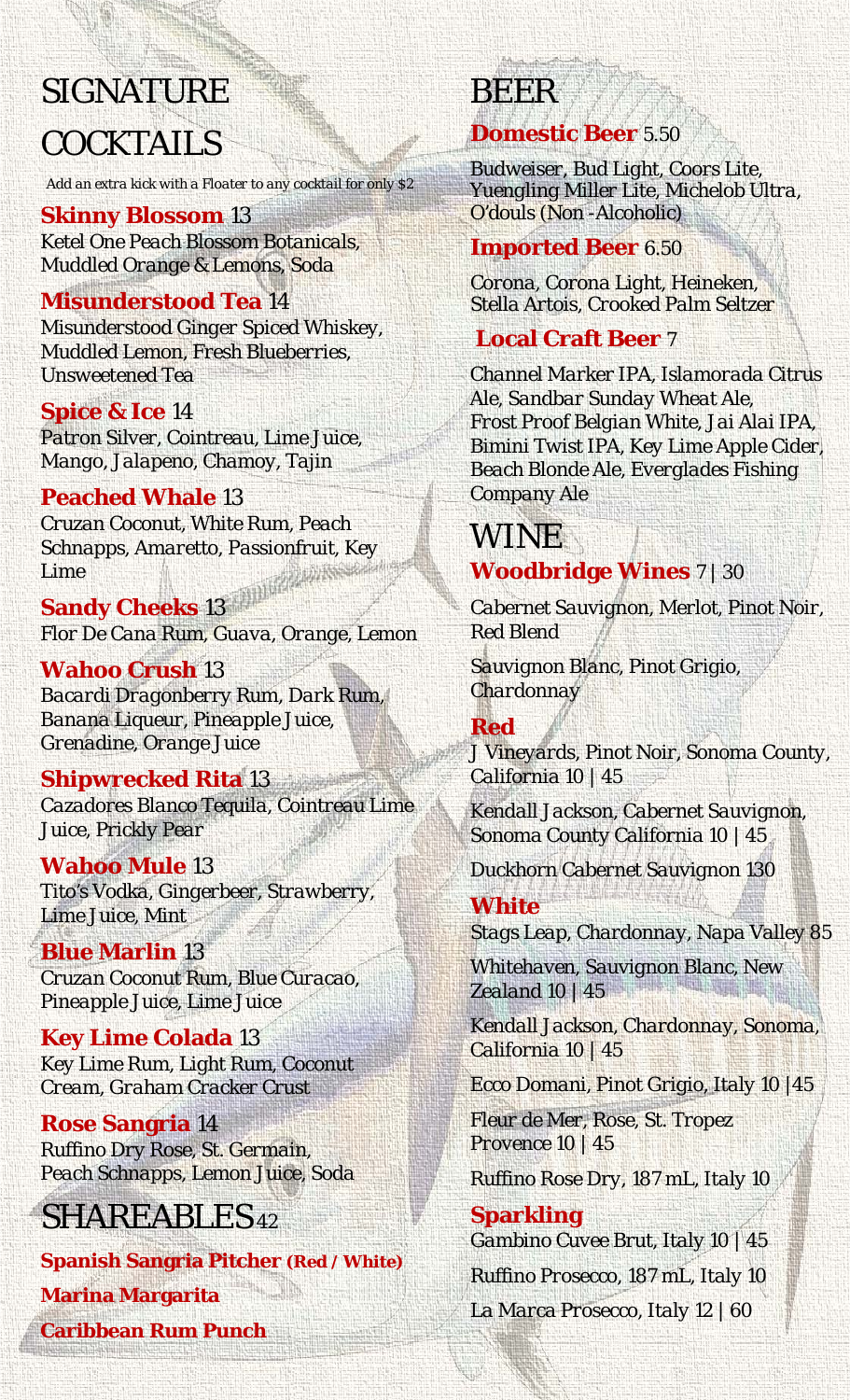### **STARTERS**

#### **The Wahoo's Fried Seafood Platter 36**

Popcorn shrimp, Wahoo bites, calamari, crispy fries, key lime aioli, sweet chili bang bang, marinara & tartar

**GF Traditional Ceviche 15**

*Marinated in fresh lime juice, onions, fresh cilantro, corn, served with tortilla chips* **Chicken Wings 17**

*One dozen wings*

*Hot, medium, teriyaki, lemon pepper*

**House Smoked Fish Dip 16**

*Wahoo fish smoked in house, cucumbers, onion, jalapeños, tortilla chips* **Fried Calamari 16**

*Seasoned house breading, fried, lemon pepper dusted, banana peppers, marinara* **Mussels or Littlenecks 17**

*One pound served in a wine butter tomato seafood broth with garlic toast points Voodoo Cracked Conch 16*

*Battered deep fried conch topped with spicy sweet chili bang bang sauce* 

**Killer Conch Fritters 14** *Bahamian queen conch, deep fried with sweet chili bang bang, lemon wedge*

> **Coconut Shrimp 15** *Coconut encrusted served with bang bang aioli* **Locals Favorite Wahoo Bites 14**

*Bite size Wahoo, fried to perfection topped with house made key lime mustard aioli topped with banana peppers*

**Old Bay Peel N' Eat Shrimp - Half Pound 15 Full Pound 24**

 *Gulf shrimp served chilled, steamed, served with cocktail sauce & lemon*

**Oysters on the Half shell ½ Dozen MP or 1 Dozen MP**

## **SOUPS AND SALADS**

**Shrimp & Crab Chowder** *Cup 9 Bowl 12 Shrimp and Crab, creamy sherry wine*

**GF Conch Chowder**  *Cup 8 Bowl 10 Manhattan style filled with cracked conch*

*Add protein to any salad: Chicken 8, Shrimp 9, Mahi 10* **Wedge Louie Salad 17**

*Iceberg lettuce, bacon bits, avocado, tomatoes, onions, gorgonzola cheese and Louie dressing*

**GF** *House Salad Large 14 Small 7 Artisan lettuce, tomato, red onion cucumbers & gorgonzola cheese* **Classic Caesar** *Large 15 Small 8 Crisp romaine lettuce, Reggiano cheese, garlic Croutons tossed in our Caesar dressing*

**GF Avocado Crab Salad 24**

*Lump crab mix, onion, avocado, mixed greens, tomatoes Honey ginger dressing*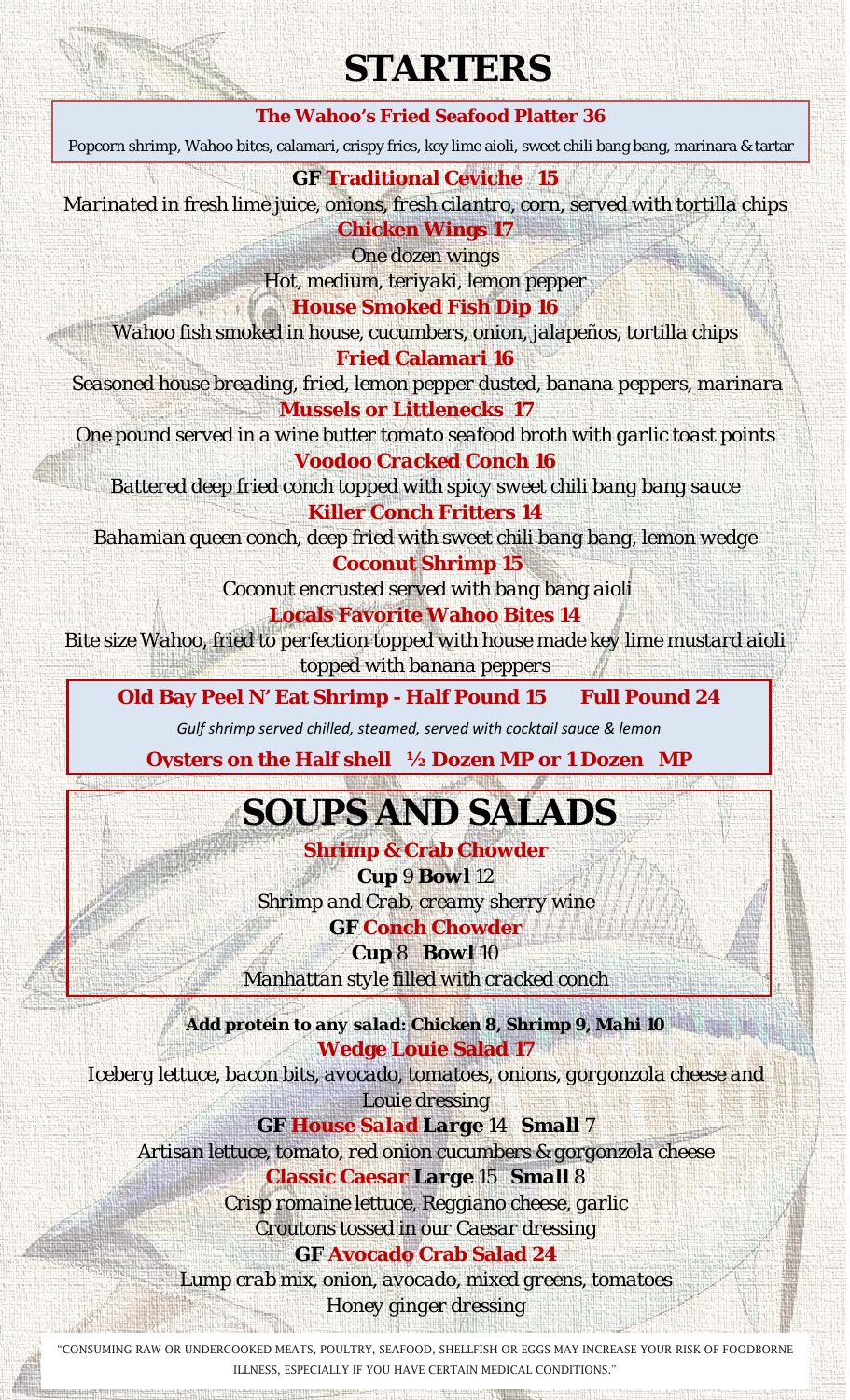## **SANDWICHES AND MORE**

**All Sandwiches are served with your choice of one: Crispy fries, Coleslaw or Pasta salad**

#### **House's Signature Wahoo BLT Club 19**

*Seared Wahoo filet, bacon, lettuce, tomato Swiss cheese, bang bang aioli* 

#### **Hand Crafted Burger 17**

*Handcrafted burger, choice of American, Swiss, cheddar or gorgonzola cheese* **Classic Keys Fish Sandwich 18**

*Fresh Mahi, lettuce, tomato, onions served with tartar sauce and lemon* **GF Bang Bang Shrimp Tacos 18**

*Lightly blackened shrimp, pineapple slaw, corn tortilla, bang bang aioli* **Mahi Mahi Fish Tacos 17**

*Two tacos, blackened, flour tortilla, cabbage, orange relish, key lime aioli* **Queen Conch Sandwich 20**

*Lightly breaded and fried, lettuce, tomatoes, bang bang aioli* **Grilled Chicken BLT 17**

*Grilled Chicken breast, Swiss cheese, crispy bacon, lettuce, tomatoes* **Shrimp Po' Boy 18**

*Fried shrimp on a hoagie roll, chopped lettuce topped with tangy bang bang aioli* **Vegetarian Portobello 15**

*Mushroom Portobello, caramelized onions, Swiss cheese on a challah bun*

## **FROM THE DOCKS**



**Key's Local Whole Fried Snapper MP** *Served with yellow rice, black beans & sweet plantains \$ Any other substitution will have an additional charge \$*



**Key Lime Shrimp Bowl 27**

*Key lime butter, sautéed shrimp, jasmine rice, avocado, crispy bacon and fresh corn salsa*

**Caribbean Wahoo a la Parrilla with Mojito Shrimp 41** *Char broiled wahoo filet smothered with sautéed citrus garlic shrimp,* 

*jasmine rice, braised broccolini* **Fried Fish or Shrimp Platter 26**

*Mahi fish or shrimp deep-fried, served with fries, coleslaw* 

*and tartar sauce*

**Pan Seared Enchilado Mahi 27**

*Sautéed garlic, onions, roasted tomatoes, white wine jasmine rice, tostones*

### *Portofino Shrimp Linguini 26*

*Tomatoes, mushrooms, spinach, white wine herb butter over linguini pasta, (chicken option available)*

\*GF-Gluten Free

**GF Spiny Lobster Tail MP** *7oz Florida Lobster tail, garlic mashed potato, Sautéed broccolini & lemon butter*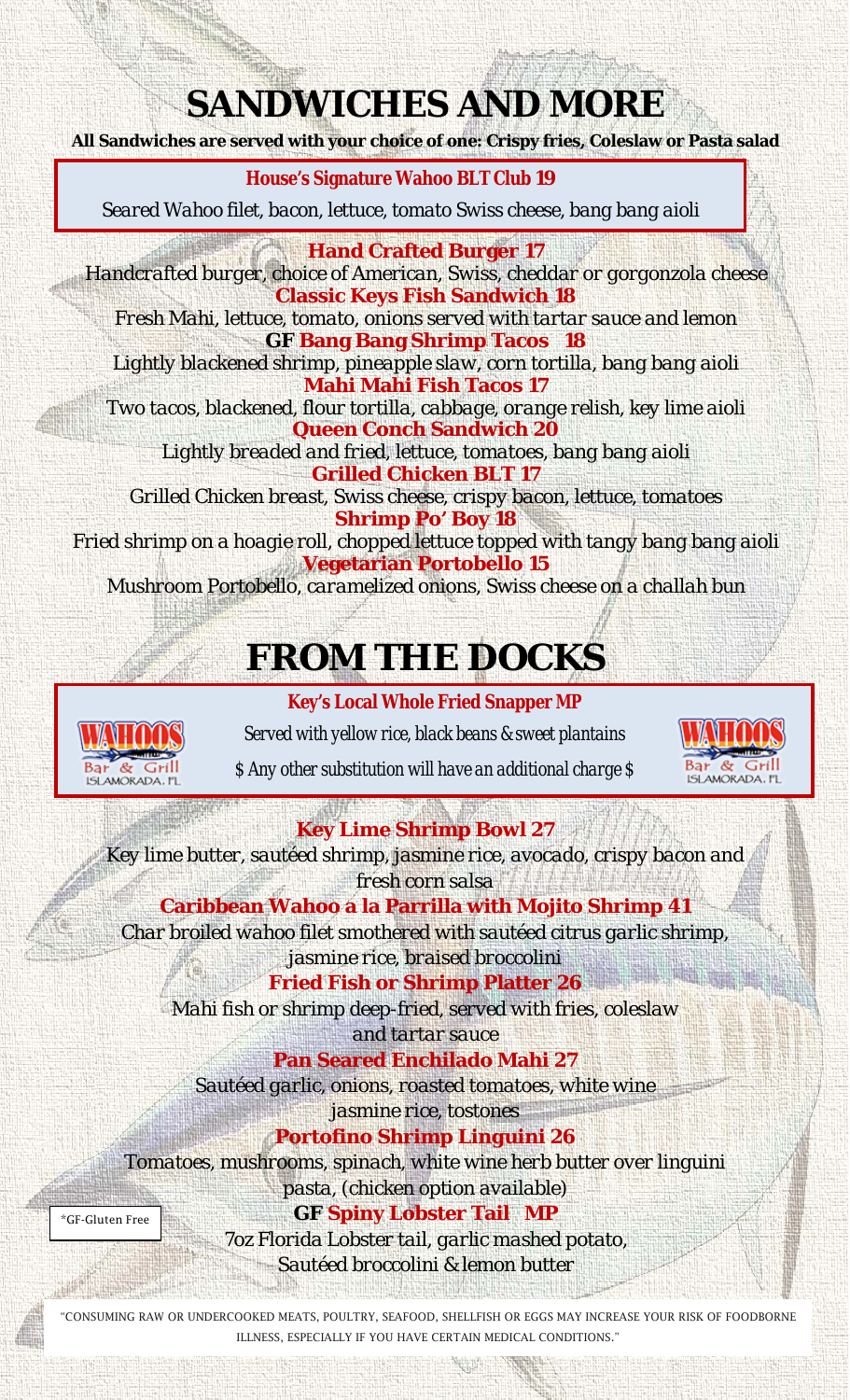## **MAIN CATCH AND FROM THE LAND**

#### **Surf n' Turf**

*Half Lobster Tail & Rib Eye 59 Whole Lobster Tail & Rib Eye 68 Served with garlic mashed potatoes and braised broccolini*

**Wahoo's Catch of the Day MP**

*Served w/ choice of two sides &, key lime butter caper sauce* **Francese Style Snapper Filet 39** *Lemon butter sauce, jasmine rice braised broccolini*

**Dorado Mahi al Oscar 38** *Crab meat, braised broccolini, jasmine rice, topped with lemon butter béarnaise* **12 oz Grilled Angus Delmonico Rib Eye 39** *Grilled, mashed potato, sautéed broccolini, chimichurri butter* **Wahoo's Signature Seafood Rice MP** *Sautéed shrimp, half lobster tail, calamari, mussels, clams, white wine, cilantro,*

> *green peas & sweet plantain* **Churrasco Steak with Truffle Herb Fries 38** *Served with chipotle ranch*

*Avocado 3.00 Black Beans 4.00 Broccolini 7.00 Cole Slaw 4.00 Extra Sauce .50*

**Sides** *French Fries 6.00 Garlic Bread 3.00 Mashed Potatoes 6.00 Pasta Salad 5.00 Potato Salad 5.00*

*White or Yellow Rice 4.00 Sweet Plantains 6.00 Sweet Potato Fries 7.00 Tostones 6.00*

## **LITTLEMATES**

*For children under 12 years:* Chicken Fingers 10 Fried Fish Fingers 11 Twin Cheeseburger Sliders 10 Linguine, Butter or Marinara 9

\*GF-Gluten Free